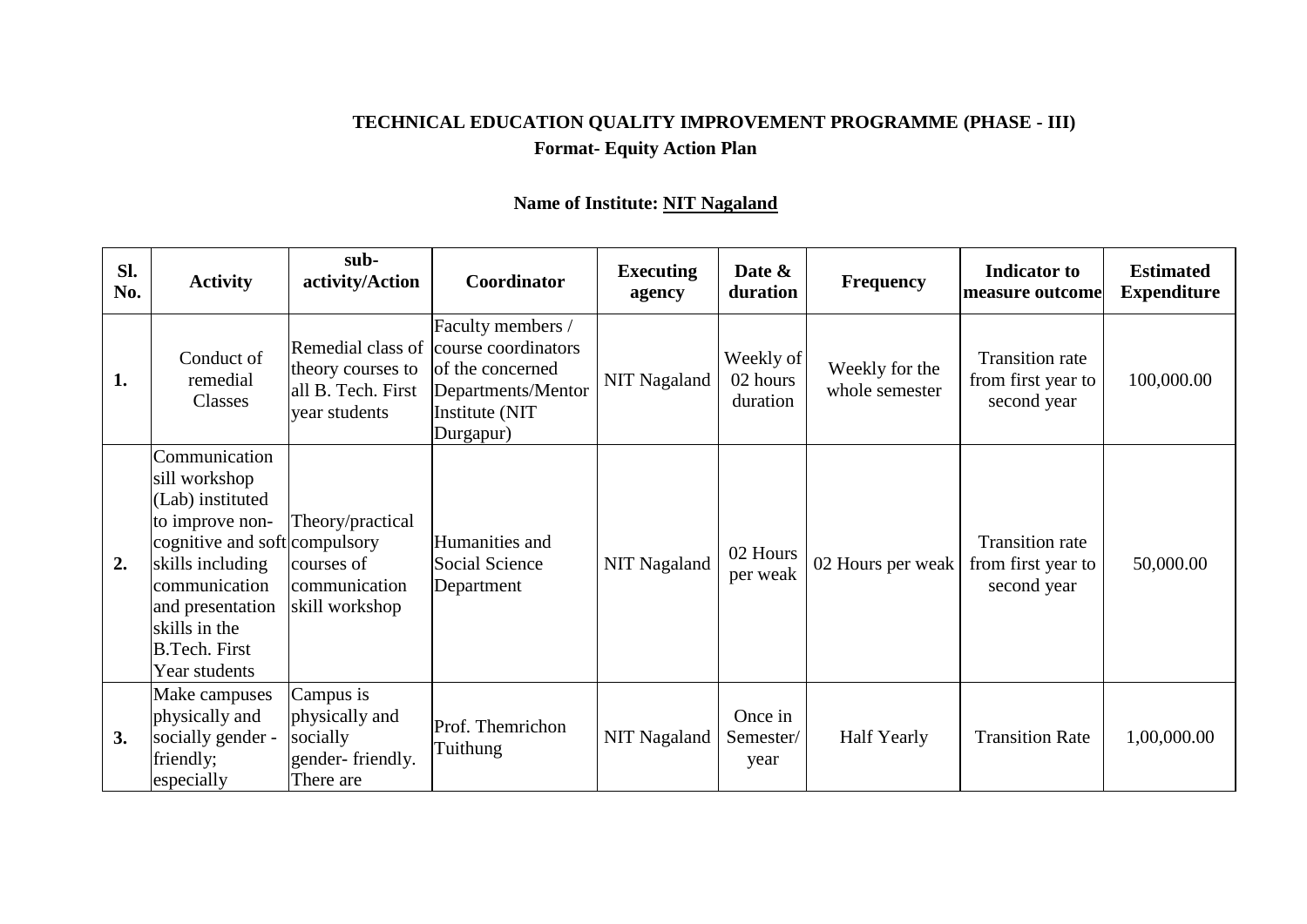|                  | provide adequate<br>and suitable<br>facilities to<br>women students<br>and faculty | adequate/suitable<br>facilities already<br>exists to woman<br>students/faculties.<br>Different<br>workshops are<br>being<br>conducted for the<br>safety of woman<br>students/faculties                                                                             |                                                 |                     |                             |                             |                                                        |             |
|------------------|------------------------------------------------------------------------------------|--------------------------------------------------------------------------------------------------------------------------------------------------------------------------------------------------------------------------------------------------------------------|-------------------------------------------------|---------------------|-----------------------------|-----------------------------|--------------------------------------------------------|-------------|
| $\overline{4}$ . | Innovation and<br>Knowledge<br>Sharing<br>Workshops                                | Organization of<br>workshops with<br>thematic focus                                                                                                                                                                                                                | <b>Different Department</b><br>of the Institute | NIT Nagaland        | Twice in<br>Semester        | <b>Twice in Semester</b>    | Faculty<br>development &<br>student transition<br>rate | 3,00,000.00 |
| 5.               | Training/<br>internship/<br>placement of<br>weak students                          | Networking with<br>industry                                                                                                                                                                                                                                        | Dr. Dipu Sarkar                                 | <b>NIT Nagaland</b> | Twice in<br>Semester        | Twice in Semester           | Placements                                             | 2,00,000.00 |
| 6.               | Sharing<br>information<br>and knowledge<br>courses and<br>institutions             | <b>Students of NIT</b><br>Nagaland provides<br>coaching / shares<br>information to<br>weaker sections of<br>kids in the<br>about engineering evening/after their Nagaland<br>classes. In<br>addition, rural<br>camps are being<br>organized<br>at the school level | Students of NIT                                 | <b>NIT Nagaland</b> | All<br>weekdays<br>02 Hours | All weekdays 02<br>Hours    | Information<br><b>Sharing</b>                          | 50,000.00   |
| 7.               | Develop a<br>standard model                                                        | Different faculty<br>counsellors have                                                                                                                                                                                                                              | Dean [Academic] &<br><b>Associate Dean</b>      | <b>NIT Nagaland</b> | Every<br>Saturday &         | Every Saturday &<br>01 Hour | <b>Transition rate</b>                                 | 10,000.00   |